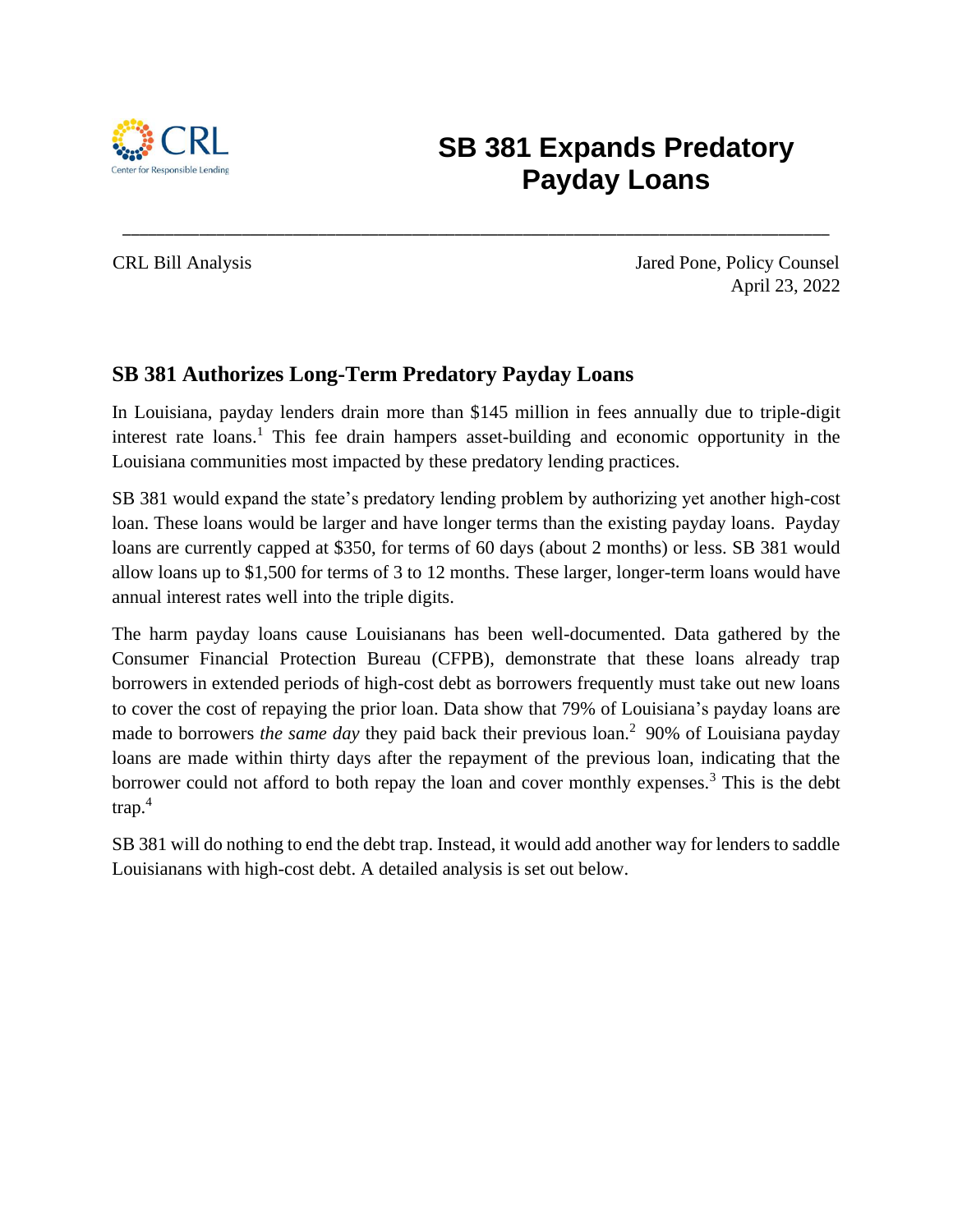# *SB 381 permits high-cost loans that fuel the debt trap.*

| <b>Predatory Features of</b>                           | <b>SB 365 Provisions Codifying</b>                                                                                   |
|--------------------------------------------------------|----------------------------------------------------------------------------------------------------------------------|
| <b>Long-Term Payday Loans</b>                          | <b>These Predatory Features</b>                                                                                      |
| Triple-digit interest rates                            | SB 381 legalizes interest rates over 300% APR for loans<br>lasting up to 1 year. (See APR % Calculation Chart Below) |
| Larger loan amount                                     | SB 381 allows payday lenders to make larger loans up to<br>\$1500, on top of the \$350 loans already allowed.        |
| No affordability assessment                            | SB 381 includes no requirement that the loan is affordable<br>in light of a borrower's income and expenses.          |
| Allows lender access to the<br>borrower's bank account | SB 381 codifies the use of electronic access to a borrower's<br>bank account.                                        |

### *SB 381 authorizes triple-digit interest rates for larger, longer-term loans.*

SB 381 authorizes payday lenders to make loans that last from 3 months to 12 months. These loans would not replace the short-term predatory loan product already allowed in the state, but rather would expand the offering of predatory loan products. As with existing payday loans, the cost of these loans is extremely high, with annual interest rates of up to 308% for a \$500 loan with a 3 month term.

Specifically, SB 381, as passed by the Senate authorizes the following charges on a long-term payday loan:

- A. A monthly maintenance fee of 13% of the original loan amount.
- B. An additional \$50 underwriting fee for loans larger than \$400.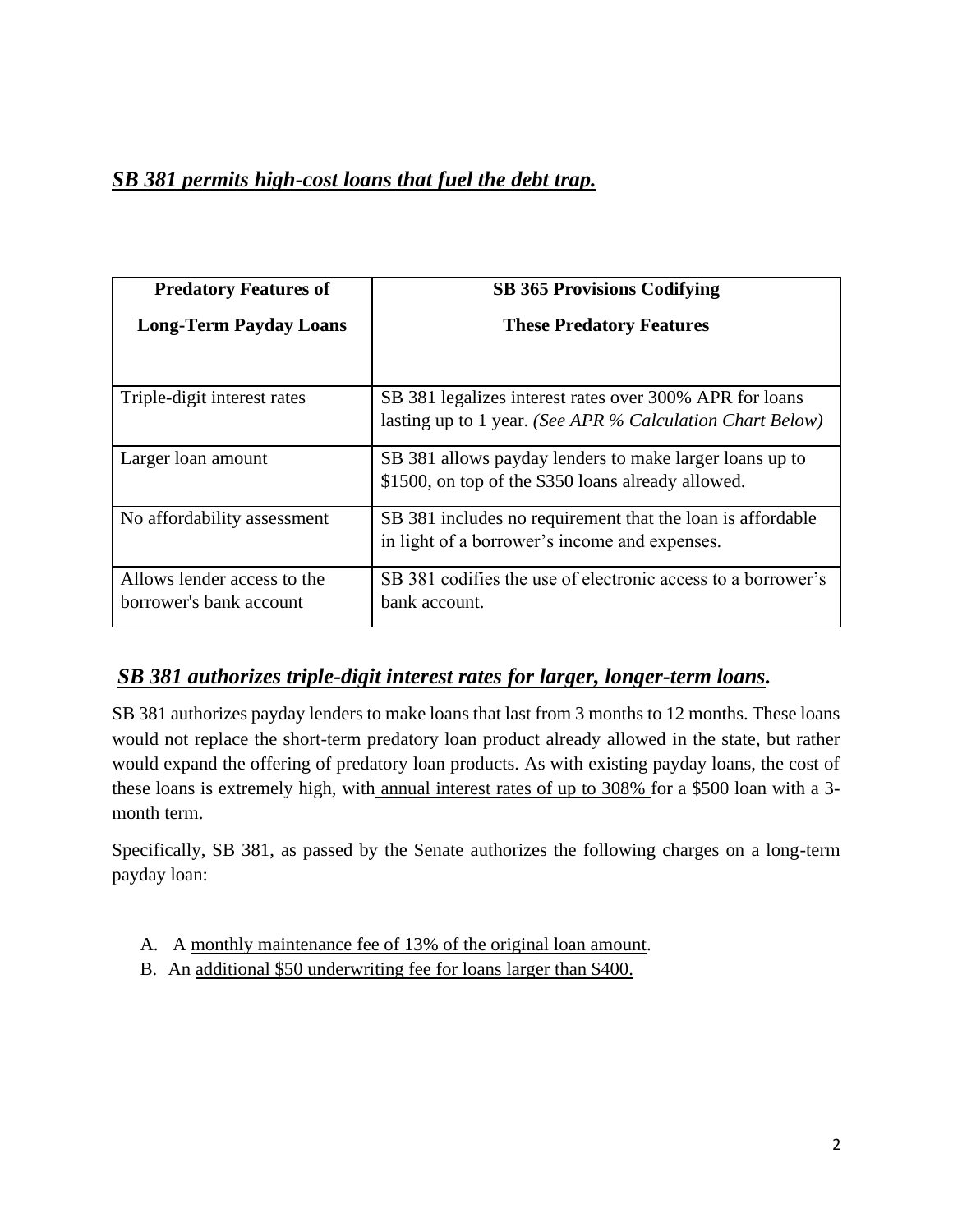# *Examples*

| (Monthly Maintenance Fee of \$195 for 3 months $+$ \$50 |
|---------------------------------------------------------|
|                                                         |
|                                                         |
|                                                         |
|                                                         |
|                                                         |

Example 1: A loan of \$1500 for 3 months

| <b>Loan Amount</b>          | \$500                                                                                |
|-----------------------------|--------------------------------------------------------------------------------------|
| <b>Fees</b>                 | \$245<br>(Monthly Maintenance Fee of \$65 for 3 months $+$ \$50<br>Underwriting Fee) |
| <b>Monthly Payment</b>      | \$258.93                                                                             |
| <b>Total Payback Amount</b> | \$776.78                                                                             |
| APR%                        | 308%                                                                                 |

Example 2: A loan of \$500 for 3 months

# *SB 381 legalizes larger loan amounts.*

SB 381 allows payday lenders to make triple-digit interest rate loans in amounts up to \$1500, in addition to the \$350 loans lenders are already authorized to make. Larger dollar amounts mean greater fees for lenders and a deeper debt trap for borrowers.

High fees tied to the larger loan amounts make the loan payments unaffordable for borrowers. With a significant portion of the borrower's paycheck going directly to the payday lender, borrowers frequently struggle to come up with a sufficient amount of money to pay other bills or basic living expenses.